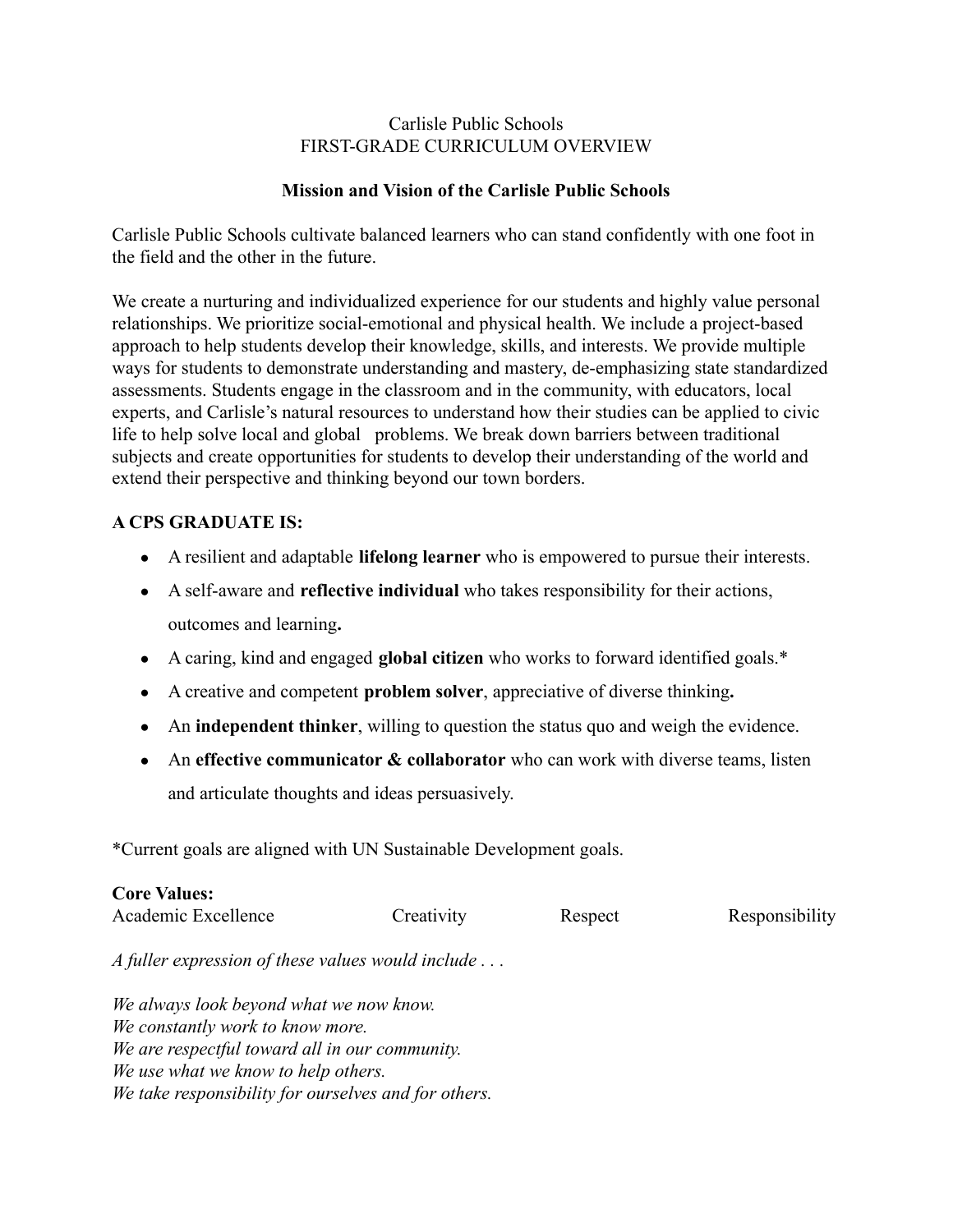# **Goals of Carlisle Public Schools**

# Goal 1: *Provide A Rich Curriculum In Order To Maximize Student Learning*

The District will assess the curriculum through review cycles and will foster vertical and horizontal articulation and implementation in curriculum, assessment, and instructional practices. The District will continue to work toward aligning the Carlisle and Concord curricula. Our staff development plan, grounded in a professional learning community based on best practices, will lead to ongoing student assessment and differentiated instruction to meet the needs of all Carlisle students and prepare them for high school and for a global community.

- 1. Continue the process of curriculum review, alignment, and improvement
- 2. Support the implementation of our selected anti-bullying curriculum Olweus, and identify and implement a more formal social-emotional curriculum.
- 3. Continue to enhance the instructional practices of professionals to meet the needs of all learners.
- 4. Investigate and identify opportunities for our students to develop their 'global perspective.'

# Goal 2: *Build a Community of Respect in a Safe and Healthy Learning Environment*

The district will promote and maintain an inclusive, safe, and respectful environment that fosters leadership and healthy living. The administration, staff, and students will engage in honest and open dialogues to further encourage the development of a culture of trust and respect.

1. Develop a strong and effective district leadership team.

2. Use data to inform our work in identifying and implementing additional strategies to enhance the social and emotional environment of our school.

3. Evaluate best practices for the delivery of social-emotional and academic support services.

4. Continue to work collaboratively with our community partners to enhance and strengthen relationships and communication.

## Goal 3: *Integrate Technology*

The district will integrate technology into the curriculum. Staff development opportunities will be provided to encourage the integration of technology into units of study to support student achievement and proficiency.

1. Use data to evaluate how our current instructional integration of technology aligns with the SAMR (Substitution, Augmentation, Modification, and Redefinition) model and identify necessary supports to encourage movement along the continuum.

2. Develop a 3-year plan for instructional technology support and integration.

3. Create and support further opportunities for technology integration professional development for all faculty and staff.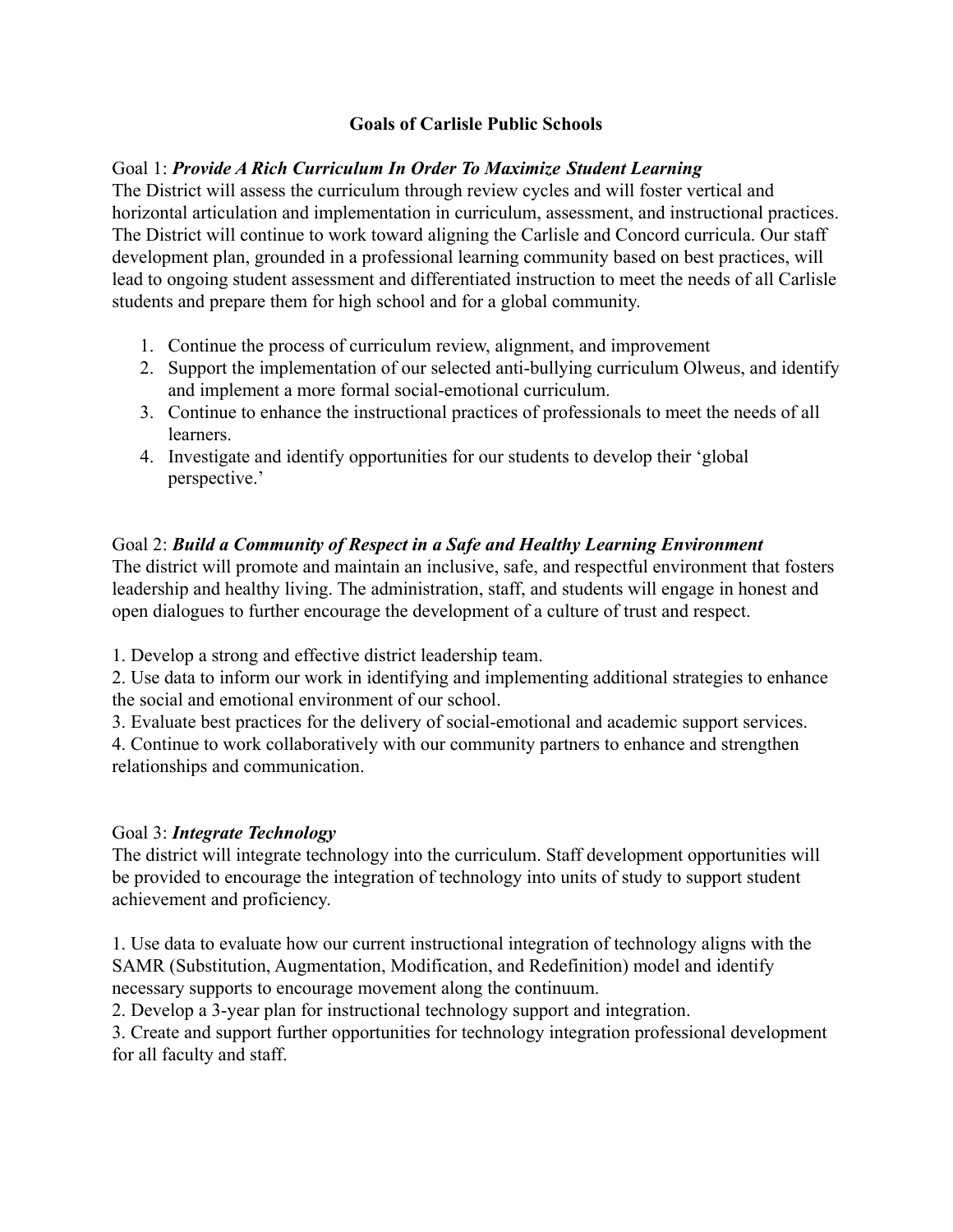## Goal 4: *Meet Space Needs and Manage the Resources of the Carlisle Public Schools*

The district will work closely with the town to meet the space needs of the staff and students at Carlisle Public Schools. The district will promote efficient management of CPS resources.

1. Develop a fiscally responsible FY18 Budget that continues to provide the resources needed for an excellent education for Carlisle students, while successfully maintaining the town approved 2017-2018 budget.

2. Assess the future impact of projected declining enrollments and design options to address findings.

3. Assess the current and future facility needs of the district, and develop a plan to address those needs.

4. Explore use of social media to communicate with parents and staff.

## *First-Grade Language Arts Curriculum*

Carlisle's Learning Expectations in ELA meet the standards outlined in the Massachusetts Frameworks. The First Grade ELA curriculum provides children with a solid foundation to support their continued success and development in phonics, reading, and writing. Through a balanced literacy approach, the program blends a rich collection of materials, methods and strategies for effective instruction.

#### **Fundations**

Fundations systematically and comprehensively instructs students in phonemic awareness and word study (both phonetic and high frequency sight words) and contributes greatly to fluency, vocabulary development, and the application of strategies for understanding text. All of these are necessary for the successful development of reading comprehension. Additionally, Fundations sets the foundation for writing with the direct teaching of handwriting, the study of English orthography for spelling, as well as the basic skills for capitalization and punctuation. (Fundations Teachers Manual, Second Edition, Level 1)

#### **Reading**

The First-Grade reading program uses a balanced literacy approach with an equal emphasis placed upon instruction in decoding and comprehension. Reading instruction is conducted in whole and small groups. Children are exposed to a variety of texts through individualized small group reading instruction, opportunities for shared and independent reading practice, and stories read aloud.

First graders are engaged in daily reading experiences as part of our reading program. During first grade reading blocks, children have the opportunity to read "just right" books at their independent reading level. Students are afforded the opportunity to independently select books that are of interest to them from a collection of books at their teacher-selected (based upon assessment data) "just right" reading level. Each First Grade classroom contains a wide variety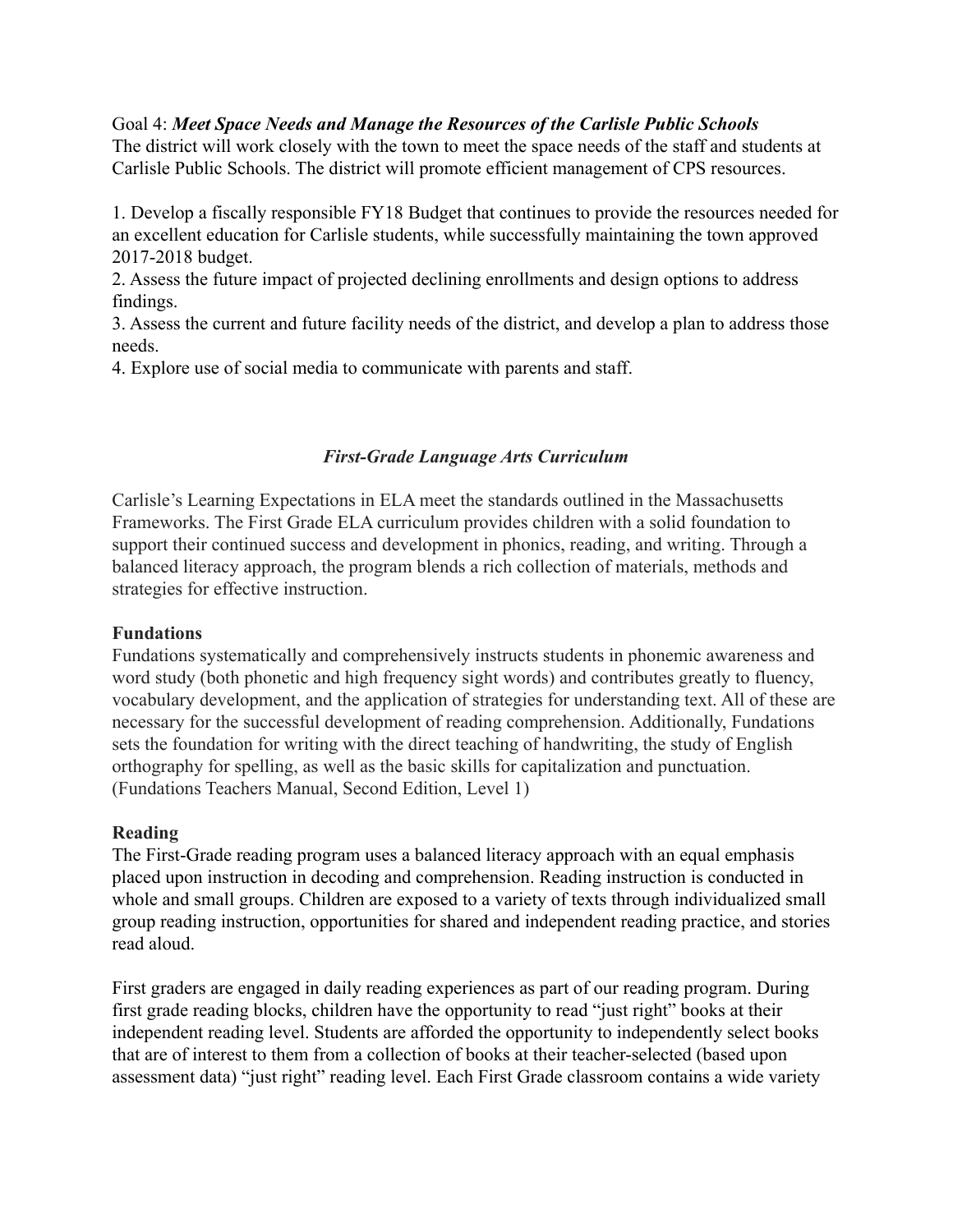of books, at many different reading levels with different genre and topic areas represented at all levels.

During Reading time, at various points during the week, small groups of students with similar reading levels and behaviors meet together for explicit, clear teacher-led guided reading groups. During these groups, teacher select a book for a small group to read. As part of the selection of book choice, the teacher carefully determines the group's current instructional level, and chooses a book that is carefully aligned with the groups needs to promote growth in reading skills.

In addition, students participate in shared reading experiences with peers throughout the week that elicit meaningful conversations around texts.

# **Writing**

As in reading, the first-grade writing program consists of many elements, which incorporate both basic mechanics of writing skills, as well as opportunities for students to learn the craft of writing. In first grade, students have the opportunity to engage in journal writing during the week. In addition, first grade also engages in writing workshop units of study focused on teaching students to write within specific genres (opinion, informational, small moment and poetry) throughout the year.

When writing opinion pieces, students will introduce the topic or name the book they are writing about, state an opinion, supply a reason for the opinion, and provide some sense of closure.

When writing informational texts students will name a topic, supply some facts about the topic, and provide some sense of closure.

When writing small moment narratives students will recount two or more appropriately sequenced events or experiences, include some details about what happened or what was experienced, use temporal words to signal order where appropriate, and provide some sense of closure.

When writing poems students will use rhyming words that repeat long or short vowel sounds to create structure.

As part of the first-grade writing program, students learn to use a variety of graphic organizers to organize their thoughts prior to and during writing. Students learn to revise and edit their own work as they take their writing through the steps of the writing process.

## **Speaking and Listening**

Students will participate in collaborative conversations with diverse partners about a variety of topics. During these conversations, students will follow agreed upon rules for discussion, maintain conversations by responding to the comments of others and asking questions to clear up any confusion about the topics and texts under discussion.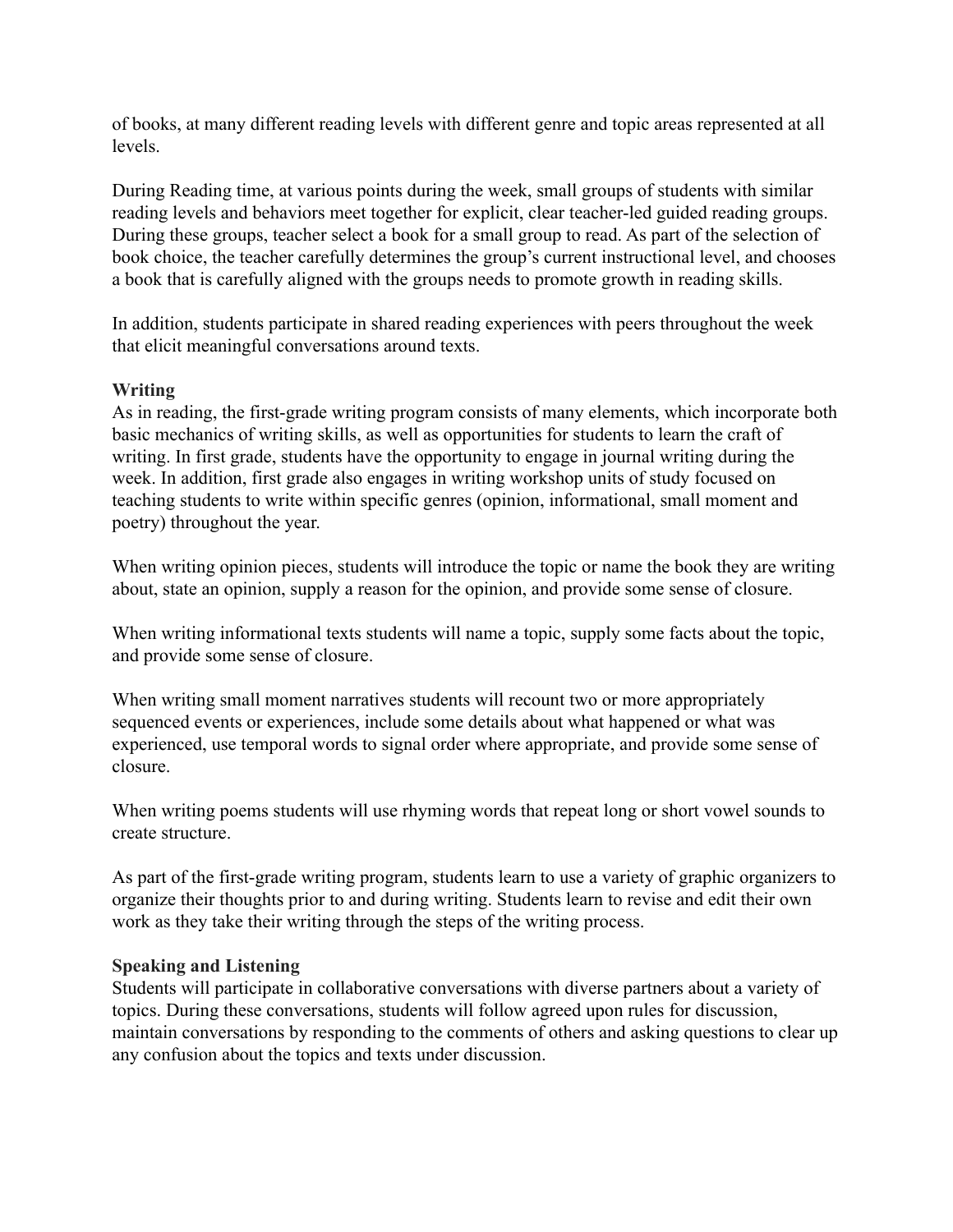## **Language**

During first grade, students continue to build upon conventions learned in Kindergarten. By the end of first grade, students are expected to learn and apply the following conventions:

- Print legibly all upper- and lowercase letters
- Use end punctuation for sentences
- Capitalize the name of months and people
- Use commas in dates and to separate individual words in a series
- Use conventional spelling for words with common spelling patterns and for frequently occurring irregular words (trick words)
- Spell untaught words phonetically drawing on phonemic awareness and spelling conventions

# *First-Grade Mathematics Curriculum*

Carlisle's Learning Expectations in Mathematics meet the standards outlined in the Massachusetts Frameworks. In first grade, the primary math curriculum is the *Everyday Mathematics* program. Throughout Everyday Mathematics, children have multiple opportunities to experience concepts and skills in each of the mathematical strands. Each exposure builds on and extends children's understanding. The FASTT math program is used to help students gain automaticity of their addition facts.

## **Operations and Algebraic Thinking**

-Represent and solve problems involving addition and subtraction.

-Understand and apply properties of operation and the relationship between addition and subtraction.

-Add and subtract within 20.

-Work with addition and subtraction equations.

## **Number and Operations in Base Ten**

-Extend the counting sequence -Understand place value

# -Use place value understanding and properties of operations to add and subtract

## **Measurement and Data**

-Measure lengths indirectly and by iterating length units -Tell and write time -Represent and interpret data -Work with money

## **Geometry**

-Reason with shapes and their attributes